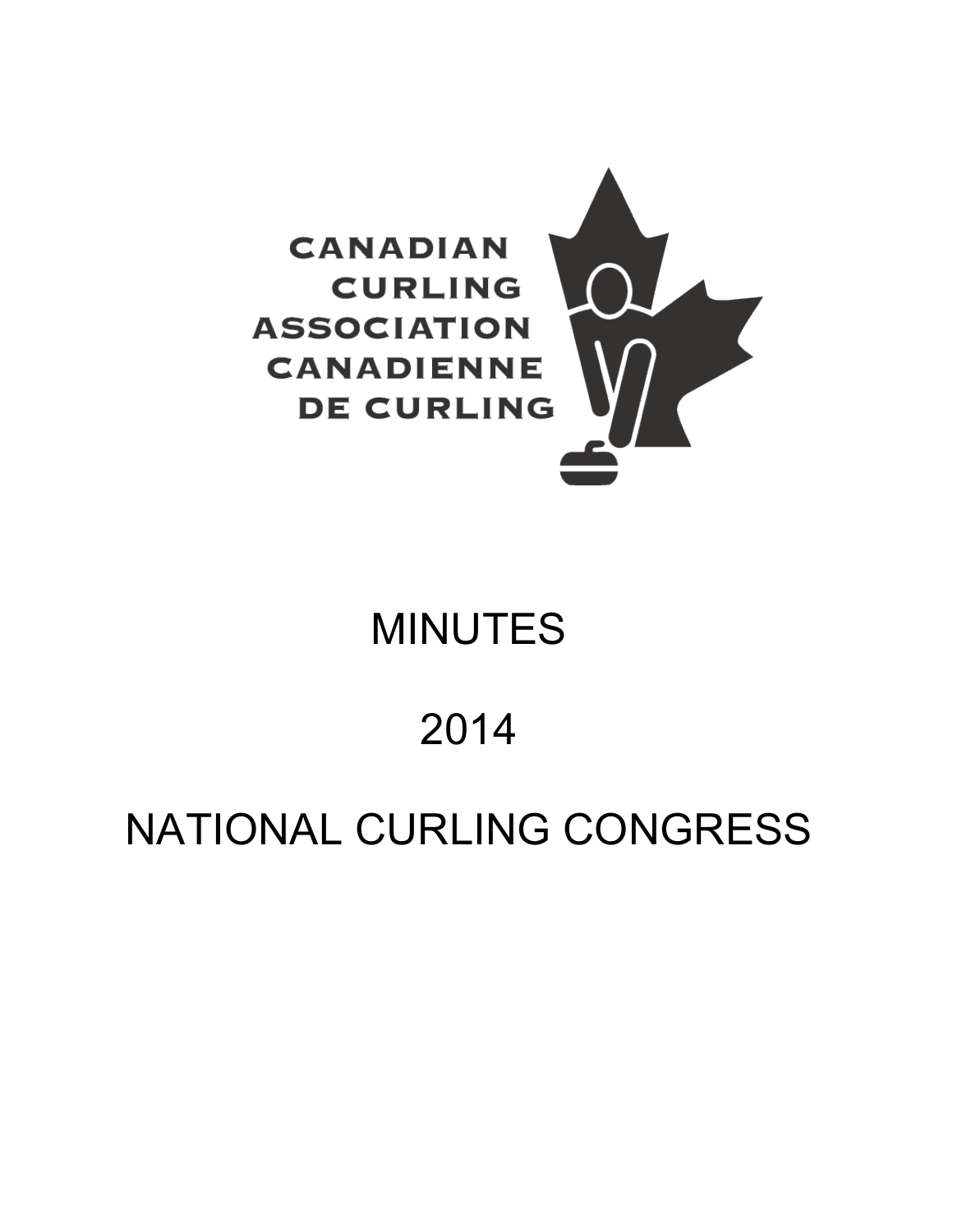#### **2014 NATIONAL CURLING CONGRESS THURSDAY, AUGUST 28 Overview of Day 1**

#### **8:00 a.m.: Introductions and Welcome**

Chair Hugh Avery extended a welcome to Niagara Falls for the 2014 National Curling Congress and AGM. With many of those in attendance having partaken in the inaugural National Curling Summit, there was applause as Hugh congratulated CCA staff on what was a very informative, successful and enjoyable gathering of curling's stakeholders.

Each person in the meeting room was asked to introduce themselves and identify their affiliation with the sport of curling. Chair Hugh noted that the CCA has appointed Resby Coutts (Past President of CurlMB) as an independent, confidential resource for MA Presidents and Vice Presidents. Resby participated in the new delegate orientation earlier in the morning and his role will be further explained to the MA Presidents at their midday meeting.

#### **8:15 a.m.: Governance Education Session**

Governance Chair Bob Osborne introduced Laura Lochanski who then conducted an information session on Policy Governance. Her presentation clarified for the delegates the process used to initially implement Carver's Policy Governance Model within the CCA and further explained the ongoing monitoring and evaluation that takes place to ensure the organization, Board and CEO are diligent in complying with the key principles of the model.

#### **9:30 a.m.: Report on "Best In Class" Study Conducted by Deloitte**

CCA CEO Greg Stremlaw presented the CCA's standings in the "Best of Class" project which involved 51 Canadian national sports organizations. On behalf of the Canadian Olympic Committee (COC), Deloitte conducted this comprehensive study with the purpose of identifying areas of strength and weakness within each of the respective Associations. 31 areas of business operations were taken into consideration under the assessment model and the CCA received an impressive "Best In Class" in a record 22 of the 31 categories and an "Advanced" score in all other categories except one. This was an outstanding result for the CCA and distinguishes the Association as a key leader of sport in Canada. MA representatives were impressed with the CCA's results and requested a copy of the report summary be forwarded to them once it is available.

Greg explained that in the GAP analysis of the report, a significant area identified for potential improvement by the CCA was Membership Identification *(curling is the only NSO that does not utilize a per capita fee/identification system).* To be proactive, the CCA applied for and received funding from the COC to have a third-party analysis conducted on this area of its operation. LLB Strategies (an international sport consultancy firm) was engaged to perform the study, the results of which led the CCA Board to include a Notice of Motion for this year's NCC to move to a per capita fee. Greg advised that Benoit Girardin of LLB Strategies was on site and would present his company's findings to the delegates prior to the Business Session of the NCC.

#### **10:45 a.m.: Review and Discussion of Notices for Motion and Background Presentations**

MA representatives and CCA Governors brought forward each of the Notices for Motion for discussion. Rationale was examined and questions answered for the delegates' information and further contemplation prior to the afternoon business session.

### **12:00 noon – 2:00 p.m.: Meeting of Member Associations followed by a Meeting of the CCA Board of Governors and MA Voting Delegates**

At noon the MA Presidents and representatives met in a private session and, at 1:00 pm the MA Presidents and voting delegates joined the CCA Board of Governors for a working luncheon to discuss items of mutual interest.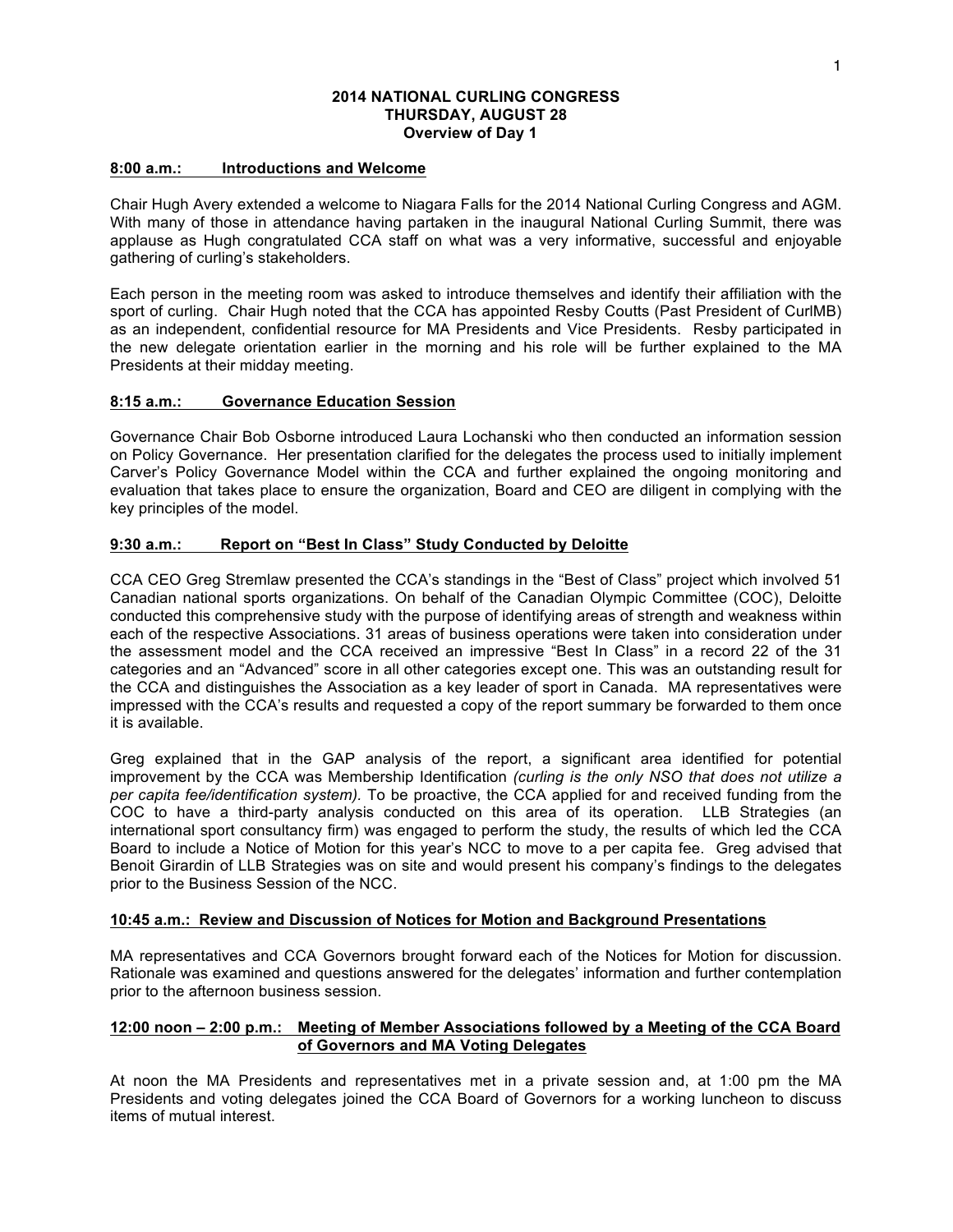# **8:00 pm: Introduction of Candidates and Town Hall**

Chair of the Governance Committee, Bob Osborne, led this session and announced the four nominations received for this year's election for positions on the CCA Board of Governors:

> Liz Goldenberg (Nominated by Curl BC) Maureen Miller (Nominated by the Northwest Territories Curling Association) Scott Comfort (Nominated by CURLSASK) Jerry McCann (Nominated by the New Brunswick Curling Association)

Each of the candidates were introduced by a representative of their Member Association and given an opportunity to address those in attendance. The Town Hall followed during which time questions were directed to the candidates for their response.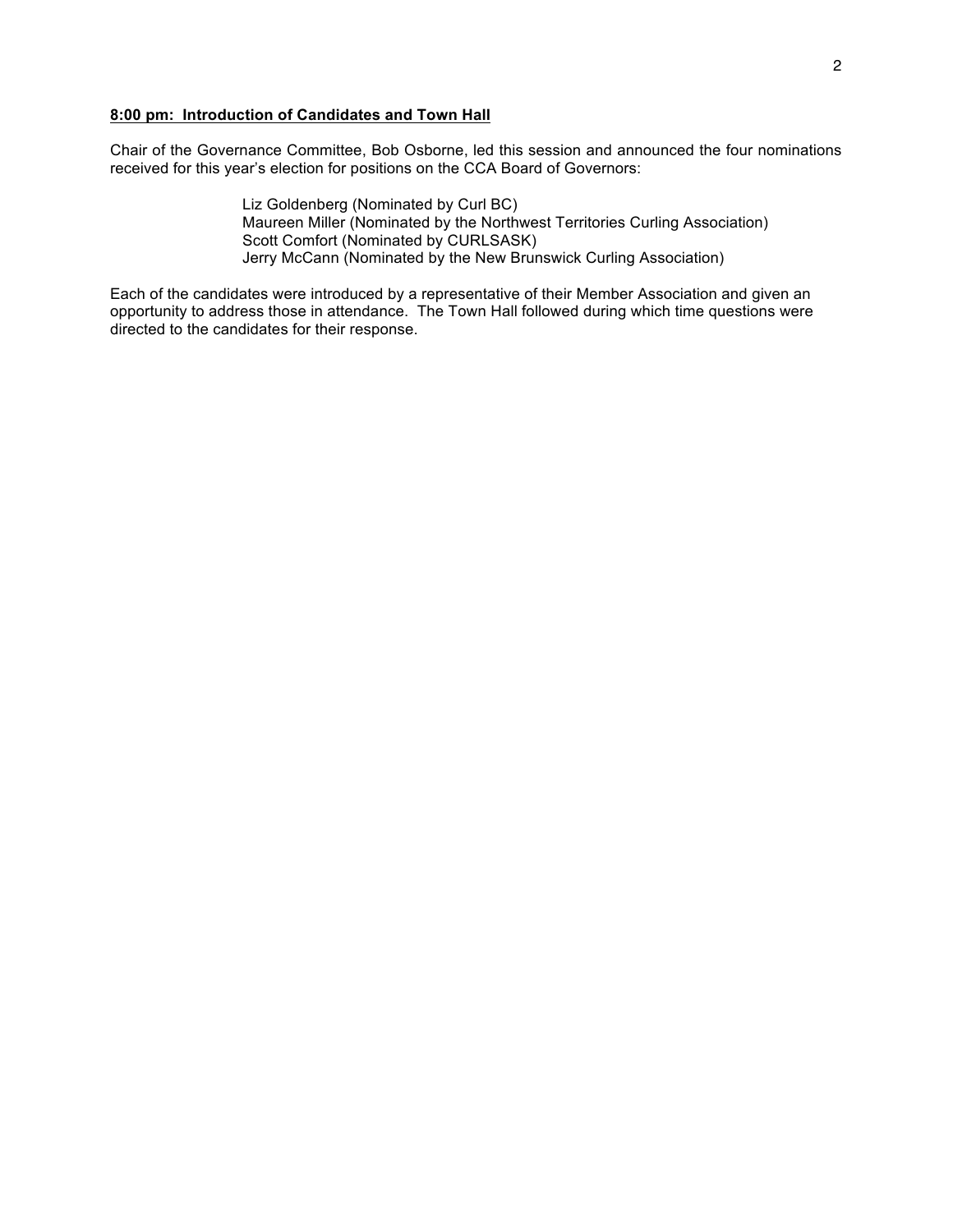# **CANADIAN CURLING ASSOCIATION NCC BUSINESS SESSION – CROWNE PLAZA FALLSVIEW NIAGARA FALLS, ONTARIO THURSDAY, AUGUST 28, 2014**

#### **Chair: Hugh Avery ATTENDANCE:**

#### **Member Association Voting Delegates**

Gary Oke (NF and Labrador) **Harry Daemen (Nova Scotia)** Harry Daemen (Nova Scotia) Susan Curtis (NF and Labrador) Chris Manuge (Nova Scotia) George Koke (Prince Edward Island) Jean Lamère (Quebec) Angela Hodgson (Prince Edward Island) Serge Braseau (Quebec) Damien Lahiton (New Brunswick)<br>
Darren Eaton (New Brunswick) Marion Clark (Northern Ontario)<br>
Michael Szajewski (Northern On Dale Curtis (Ontario) and Marg Mayotte (Saskatchewan) Gord Gark (Ontario)<br>
Roy Van Kommer (Manitoba) Santian Dennis Smith (Saskatchewan)<br>
Terry Vandale (British Columbia) Roy Van Kommer (Manitoba) Kim Warburton (Manitoba)  $\sim$  Scott Braley (British Columbia) Dan Kleinschroth (Alberta) Ellen Johnson (Yukon) Joan Westgard (Alberta) **Peter Mackey (Nunavut)** Peter Mackey (Nunavut) Maureen Miller (Northwest Territories) Karen Costello (Nunavut) Janie Hobart (Northwest Territories)

#### **CCA Board**

Hugh Avery (Chair) Maillet, Governor Elaine de Ryk, Governor **Peter Inch, Governor** Lena West, Governor **Ron Hutton, Governor** Ron Hutton, Governor

#### **Observers**

Graham MacEachern (OCA) Leslie Kerr (NOCA) Jeremiah Anderson (NSCA) and a series of the Amber Holland (SCA) Kyle Kugler (NWTCA) Brad Gibb (NACA) Jennifer Ferris (OCC) Stephen Chenier (OCA) Amy Duncan (PEICA) **Resource** Resby Coutts (MA Resource) John Shea (OCA) Doug MacQuarrie (Parlimentarian) Jerry McCann (Candidate for Election) Joe Wattie (Collins Barrow) Benoit Girardin (LLB Strategies)

#### **CCA Staff**

Greg Stremlaw Warren Hansen Al Cameron Pat Ray

Michael Szajewski (Northern Ontario)

Marilyn Neily (Vice Chair) Cindy Maddock, Governor Bob Osborne, Governor Shirley Osborne, Governor

Craig Baker (Curl MB) David Beesley (Canadian Sponsorship Group) Marg Maranda (NBCA) Marc-André Robitaille (Curling Quebec) Scott Comfort (Candidate for Election) Laura Lochanski (NACA & CCA Past Chair) Liz Goldenberg (Candidate for Election) Graham Prouse (WCF & CCA Past Chair)

Karen Ryan Gerry Peckham Danny Lamoureux

# **1.0 CALL TO ORDER AND WELCOME**

At 3:30 pm, Chair Hugh Avery called the Business Session of the 2014 National Curling Congress to order.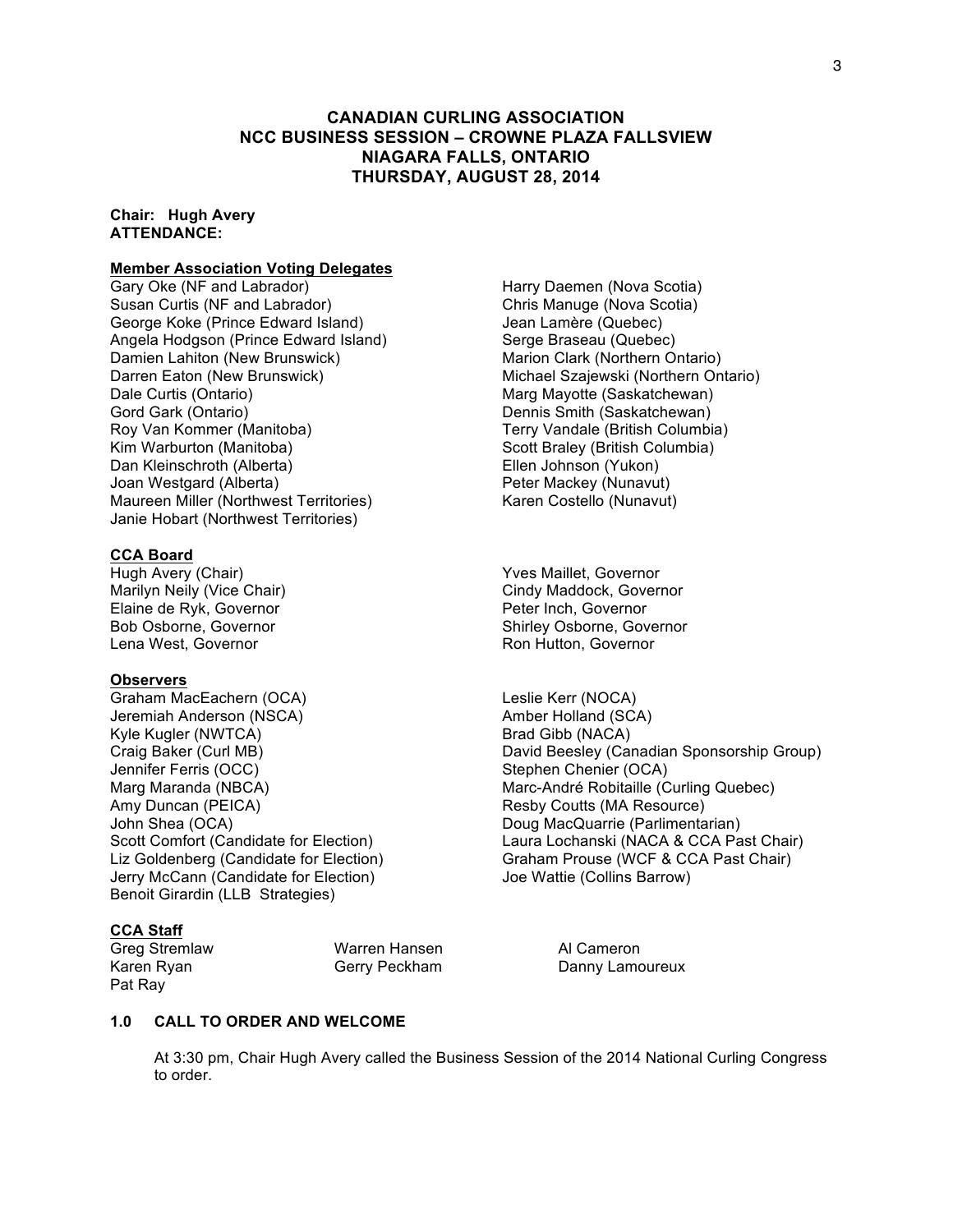CEO Greg Stremlaw reviewed a number of guidelines for the delegates to facilitate the progress of the meeting. He introduced Doug MacQuarrie, Chief Operating Officer of the Canadian Centre for Ethics in Sport, who would fill the role of Parliamentarian for both the 2014 National Curling Congress and the Annual General Meeting. A roll call of voting delegates was carried out with Greg stating 38 votes were confirmed for the 2014 NCC Business Session.

# **2.0 NOTICES OF MOTION**

# **1) CANADIAN MIXED DOUBLES TRIALS**

# **NOTICE OF MOTION #1: NCC 2014.01**

Moved by Peter Inch (CCA Governor), seconded by Shirley Osborne (CCA Governor), that the Canadian Mixed Doubles Trials continue to be held in the 2014 – 2015 curling season and, therefore, extend the two-year trial approved under AGM Motion 2012.08 for one more year.

**CARRIED**

Noted:

- The financial structure will remain the same as during the initial 2-year trial.
- It is anticipated that the IOC will advise the WCF in 2015 whether they plan to include/exclude this curling discipline in the 2018 Winter Olympics.

# **2) POLICY FOR RESIDENCY REQUIREMENTS IN A NATIONAL CHAMPIONSHIP**

# **NOTICE OF MOTION #2: NCC 2014.02**

Moved by Terry Vandale (Curl BC), seconded by Marg Mayotte (CURLSASK) that the Policy for Residency Requirements in a National Championship be amended as reflected in the attached document.

# **MOTION TO AMEND:**

Moved by Terry Vandale (Curl BC), seconded by Marg Mayotte (CURLSASK) that three additional amendments, as follows, be made to the Residency Requirements in a National Championship document:

1) Statement from landlord (if renting) or bank (if owned) confirming residency within the province/territory – a copy of a property tax invoice for non-mortgaged property is also adequate. *Recommend a statutory declaration is obtained***.**

2) For Canadian Men's and Canadian Women's Championships, individuals must be *a* permanent residents of the province/territory……

# 3) Process for Challenges

It is understood that this policy will be a national policy and, in the event the policy is challenged*, the CCA will assist in the defense of any challenge at the MA level and/or protect the CCA's interest and its costs, as the Associations mutually deem appropriate.*

| <b>MOTION TO AMEND:</b>                      | <b>CARRIED</b> |
|----------------------------------------------|----------------|
| <b>AMENDED MOTION:</b>                       | <b>CARRIED</b> |
| (See Addendum for Residency Policy Document) |                |

Noted:

This policy will be in place for the 2014-2015 curling season; however, MAs will continue to work on this issue. It is also felt that the CCA's review of national championships could result in motion coming forward to the 2015 NCC that could further impact residency.

- Scott Braley (Curl BC) advised that a standardized form for use by the MAs will be developed and circulated shortly.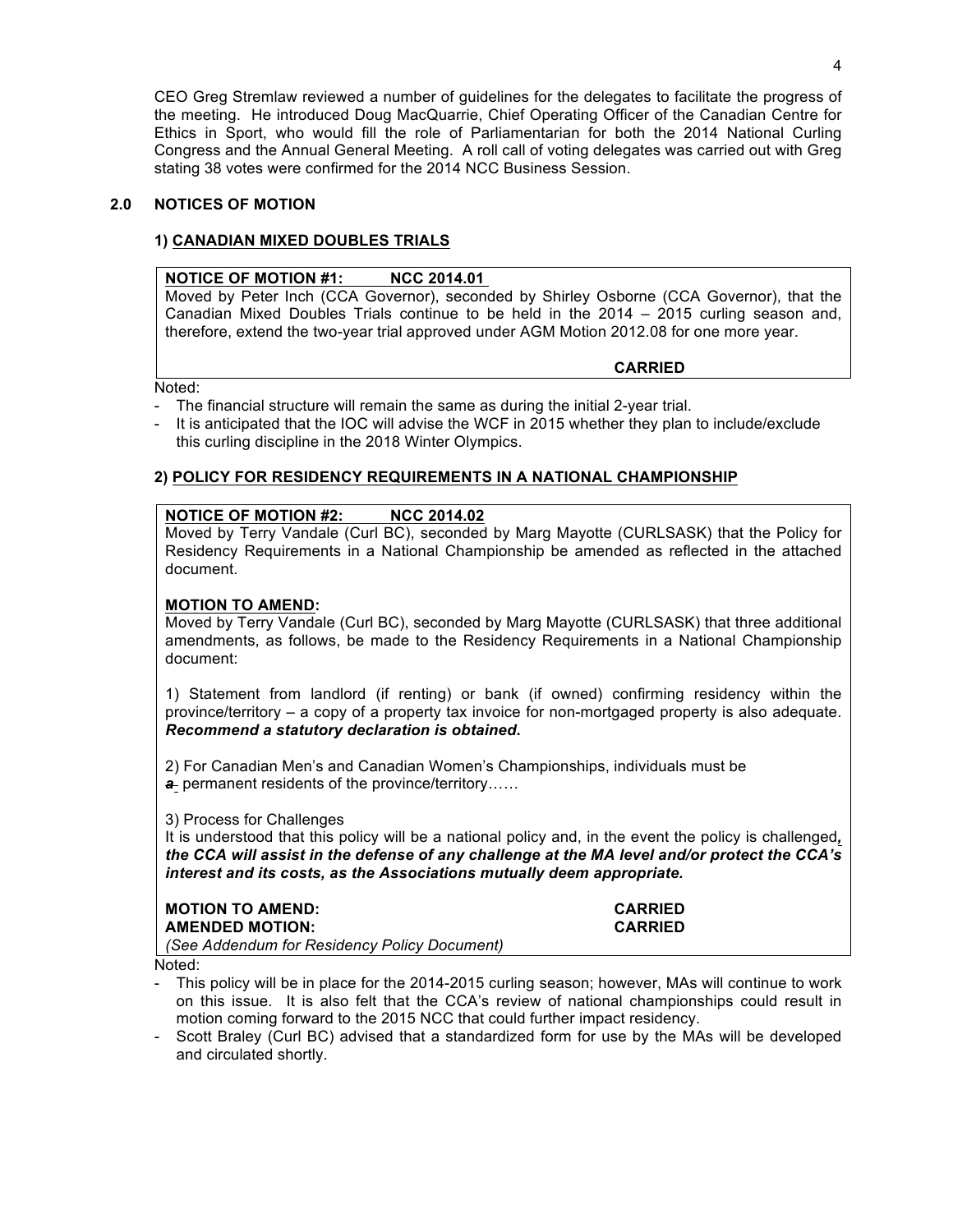# **3) AGE ELIGIBILITY FOR THE CANADIAN JUNIORS**

# **NOTICE OF MOTION #3: NCC 2014.03**

Moved by Cindy Maddock (CCA Governor), seconded by Lena West (CCA Governor) that the age eligibility for the Canadian Juniors be changed from 20 years of age and under as of December 31<sup>st</sup> of the prior year to the Canadian Junior Championships, to 20 years of age or under as of and including June  $30<sup>th</sup>$  of the year prior to the Canadian Junior Championships. The age eligibility will be in effect for the 2016 Canadian Juniors and onwards. Therefore, athletes eligible for the 2016 Canadian Juniors will have to be born on or after July  $1<sup>st</sup>$ , 1994.

Noted:

- Canadian teams were at a competitive disadvantage due to age restrictions; therefore, it was felt Canada should align with the WCF age eligibility for juniors.

#### **4) RULE BOOK FOR CURLING 2014-2018**

#### **NOTICE OF MOTION #4: NCC 2014.04**

Moved by Bob Osborne (CCA Governor), seconded by Yves Maillet (CCA Governor) that the Canadian Curling Association's Rule Book for Curling be updated and implemented for the period of 2014-2018.

Noted:

- Standard housekeeping updates for clarity with the exception of new article on "thinking time".
- Rule Book now valid for 4-year period (2014-2018).

#### **5) CCA COMPETITOR FEE**

#### **NOTICE OF MOTION #5: NCC 2014.05**

Moved by Shirley Osborne (CCA Governor), seconded by Peter Inch (CCA Governor) that the CCA's competitor fee to participate in any event leading to any national championship be set and/or increased to \$50 per player, per event entered, effective with the 2015-2016 curling season onwards.

#### **MOTION TO AMEND:**

Moved by Ron Hutton (CCA Governor), seconded by Peter Inch (CCA Governor) that the motion be amended to read:

That the CCA's competitor fee to participate in any event leading to any national championship be set, *per event entered, on the following 5-year plan:*

*\$36.00 (2015-2016) \$39.00 (2016-2017) \$42.00 (2017-2018) \$45.00 (2018-2019) \$48.00 (2019-2020)*

#### **CARRIED**

**CARRIED**

**CARRIED** 

#### **MOTION TO AMEND:**

Moved by Scott Braley (Curl BC), seconded by Maureen Miller (NWTCA), that the following sentence be added to the amended motion:

*It is understood that this motion does not apply to the Mixed Doubles Curling Trials.*

| <b>MOTION TO AMEND:</b> |  |
|-------------------------|--|
| <b>AMENDED MOTION:</b>  |  |



Noted:

- Competitor fees were originally introduced in 1984 to subsidize the Canadian Mixed and Seniors. Today this fee generates less than \$148,000 and the cost to operate just these two events is in the \$400,000 range. These events have been sustained from revenue of SoC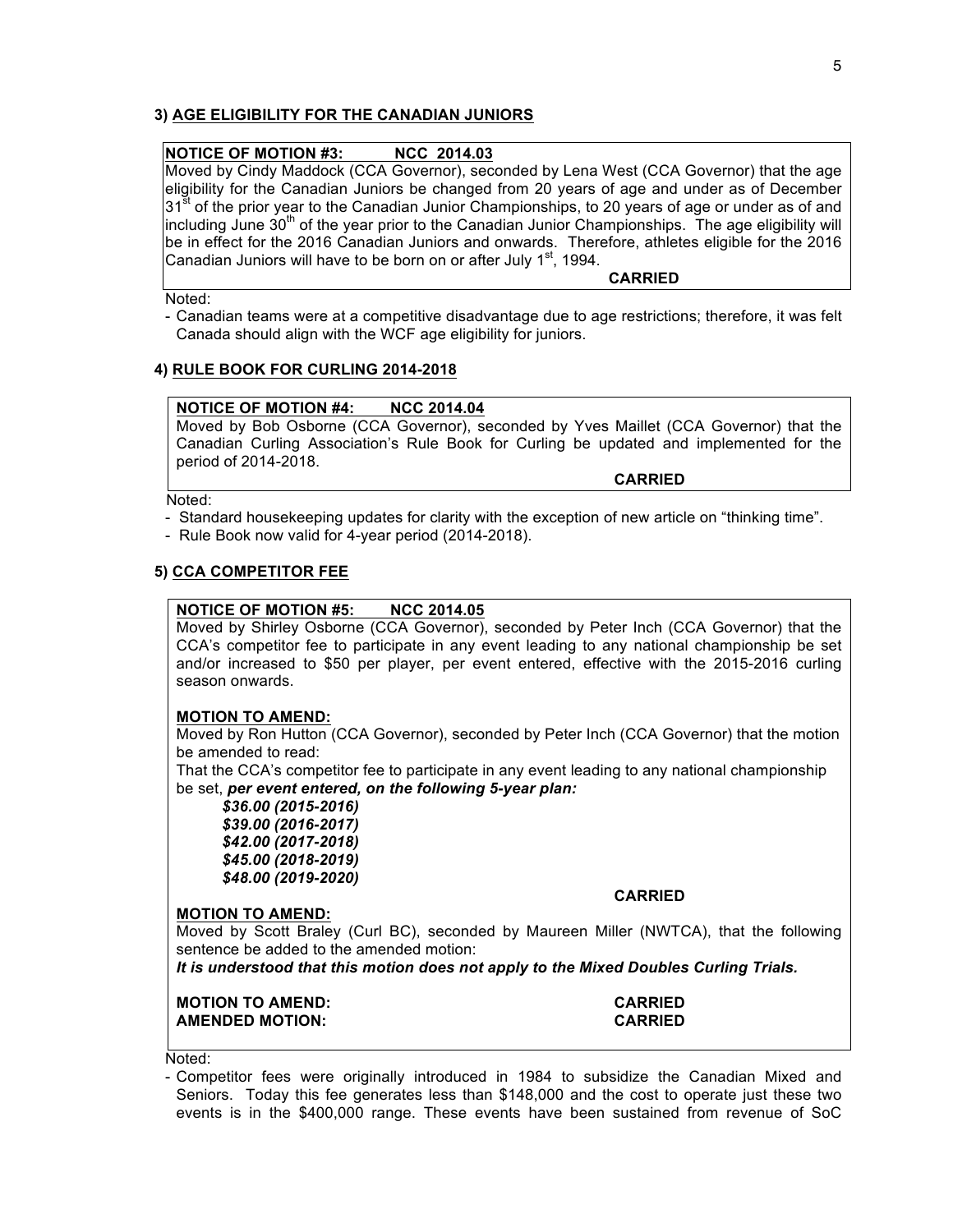events; however, this method of funding can no longer be relied upon. A new revenue source is required to ensure the operation of these events.

- After extensive discussion, the delegates agreed to a new competitor fee system to be implemented over 5 years.

### **6) INDIVIDUAL MEMBERSHIP FEE**

### **NOTICE OF MOTION: NCC 2014.06**

Moved by Yves Maillet (CCA Governor), seconded by Bob Osborne (CCA Governor), that the Canadian Curling Association implement a new Membership Affiliation Model that reflects a nominal member fee instead of a per sheet assessment, effective with the 2015-2016 curling season onwards.

# **MOTION TO AMEND:**

Moved by Ron Hutton (CCA Governor), seconded by Yves Maillet (CCA Governor), that the motion be amended to read:

That the Canadian Curling Association implement a new Membership Affiliation Model that reflects a member fee instead of a per sheet assessment, effective with the 2015-2016 curling season, *as follows:*

> *\$3.00 (2015-2016) \$3.50 (2016-2017) \$4.00 (2017-2018)*

**MOTION TO AMEND: CARRIED AMENDED MOTION: CARRIED** 

Noted:

- Presentation by LLB Strategies showed that the CCA is the only sport that does not charge an individual membership fee and, as a result, lacks a proper identification system for its membership (a critical element for appropriate national/provincial/territorial government funding).
- The delegates preferred the motion specify a confirmed amount for the fee for the next three years and it was noted that a further amendment would likely be forthcoming at the AGM related to an implementation process.

# **7) FORMAT FOR THE CANADIAN MIXED AND CANADIAN SENIORS**

# **NOTICE OF MOTION #7: NCC 2014.07**

Moved by Janie Hobart (NWTCA), seconded by Rob Van Kommer (CurlMB) that the format for the Canadian Mixed and Canadian Seniors be changed to a two-pool format that would include 7 teams in each pool, reducing the duration of both of the events by a minimum of two days, and for both championships to only play 8-end games during said competitions.

With this format change, be it further resolved that a team from each of the 14 Member Associations of the Canadian Curling Association (CCA) be permitted direct entry into the Canadian Mixed and Canadian Senior Men's and Women's Curling Championships. Pending agreement by established Host Committees who have already agreed to a format hosting agreement, this change will be in effect for the 2014-2015 season.

If any Host Committee that is already under contract is unable to accommodate this change for the Canadian Mixed or Canadian Seniors, the revised format will be implemented at the next available championship year onwards.

**CARRIED** 

Noted:

This motion was brought forward following the EOACC mandated review for these two championships which involved consultation with Member Associations, athletes and other curling stakeholders over a three-year period as agreed to by the membership.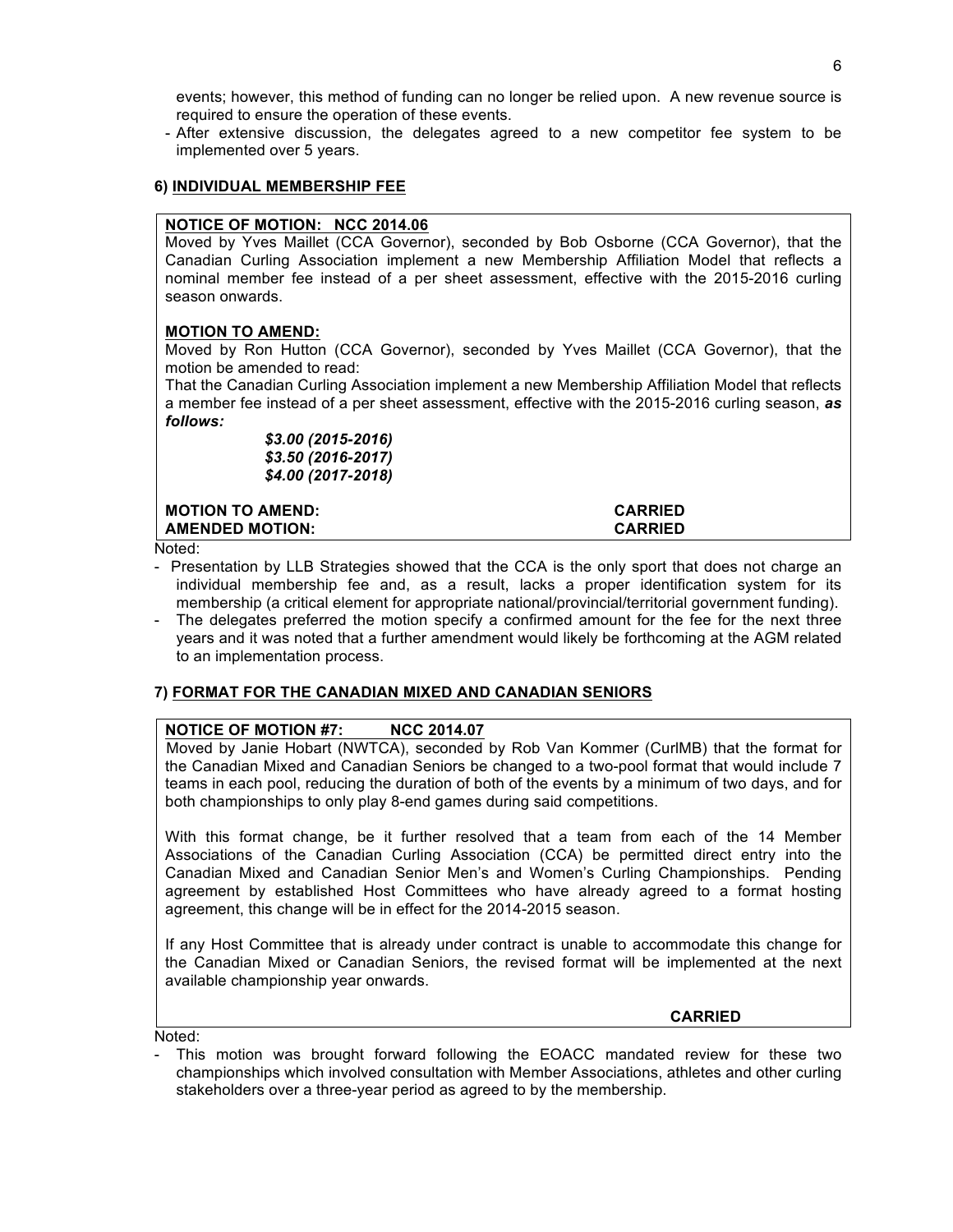Upon request, the delegates agreed to deal with the New Brunswick Notice of Motion prior to the Northwest Territories Notice of Motion in the championships category.

#### **8) CHAMPIONSHIPS**

#### **NOTICE OF MOTION #8: NCC 2014.08**

Moved by Damien Lahiton (NBCA), seconded by Darren Eaton (NBCA), that the current EOACCC model be deemed inequitable and inapplicable to all Canadian Curling Championships and that an equitable model be submitted by the CCA for approval by the MAs.

#### **MOTION TO AMEND:**

Moved by Damien Lahiton (NBCA), seconded by Darren Eaton (NBCA), that the motion be amended to read:

That the current EOACCC model be deemed inequitable and inapplicable to all Canadian Curling Championships and that an equitable model be submitted by the CCA for approval *at any General Meeting*.

| <b>MOTION TO AMEND:</b> | <b>CARRIED</b>  |
|-------------------------|-----------------|
| <b>AMENDED MOTION:</b>  | <b>DEFEATED</b> |
| .                       |                 |

Noted:

- Damien Lahiton advised that the relegation component of EOACC generated concern in their province and was the basis for this Notice of Motion.

#### **9) ESTABLISHMENT OF A NEW FUND**

#### **NOTICE OF MOTION #9: NCC 2014.09**

Moved by Maureen Miller (NWTCA), seconded by Janie Hobart (NWTCA), that the Canadian Curling Association create a fund to be accessible only to the teams who compete in the territorial/provincial championships leading to the relegation event at the Scotties and Brier. The fund would be used for, but not limited to, assistance with travel to spiels, specialized coaching, entry fees and for other identified team development.

#### **MOTION TO AMEND:**

Moved by Maureen Miller (NWTCA), seconded by Janie Hobart (NWTCA), that the motion be amended to read:

That the Canadian Curling Association *investigate resources* to be accessible only to the teams who compete in the territorial/provincial championships leading to the relegation event at the Scotties and Brier. The *resources* would be used for, but not limited to, assistance with travel to spiels, specialized coaching, entry fees and for other identified team development. *The CCA shall report back to the membership on this matter at the 2015 NCC*.

| <b>MOTION TO AMEND:</b> | <b>CARRIED</b> |
|-------------------------|----------------|
| <b>AMENDED MOTION:</b>  | <b>CARRIED</b> |

Noted:

- Maureen Miller clarified that it was not specifically funding but rather "resources" they were requesting to help improve and encourage the competiveness of relegated teams at the Brier and Scotties.

#### **2.0 FINANCIAL AND BUDGET INFORMATION**

Cindy Maddock, Chair of the Finance and Audit (F & A) Committee, along with fellow committee members Peter Inch and Yves Maillet, as well as CEO Greg Stremlaw, COO Patricia Ray and Joe Wattie of Collins Barrow, participated in the presentation of financial and budgetary information.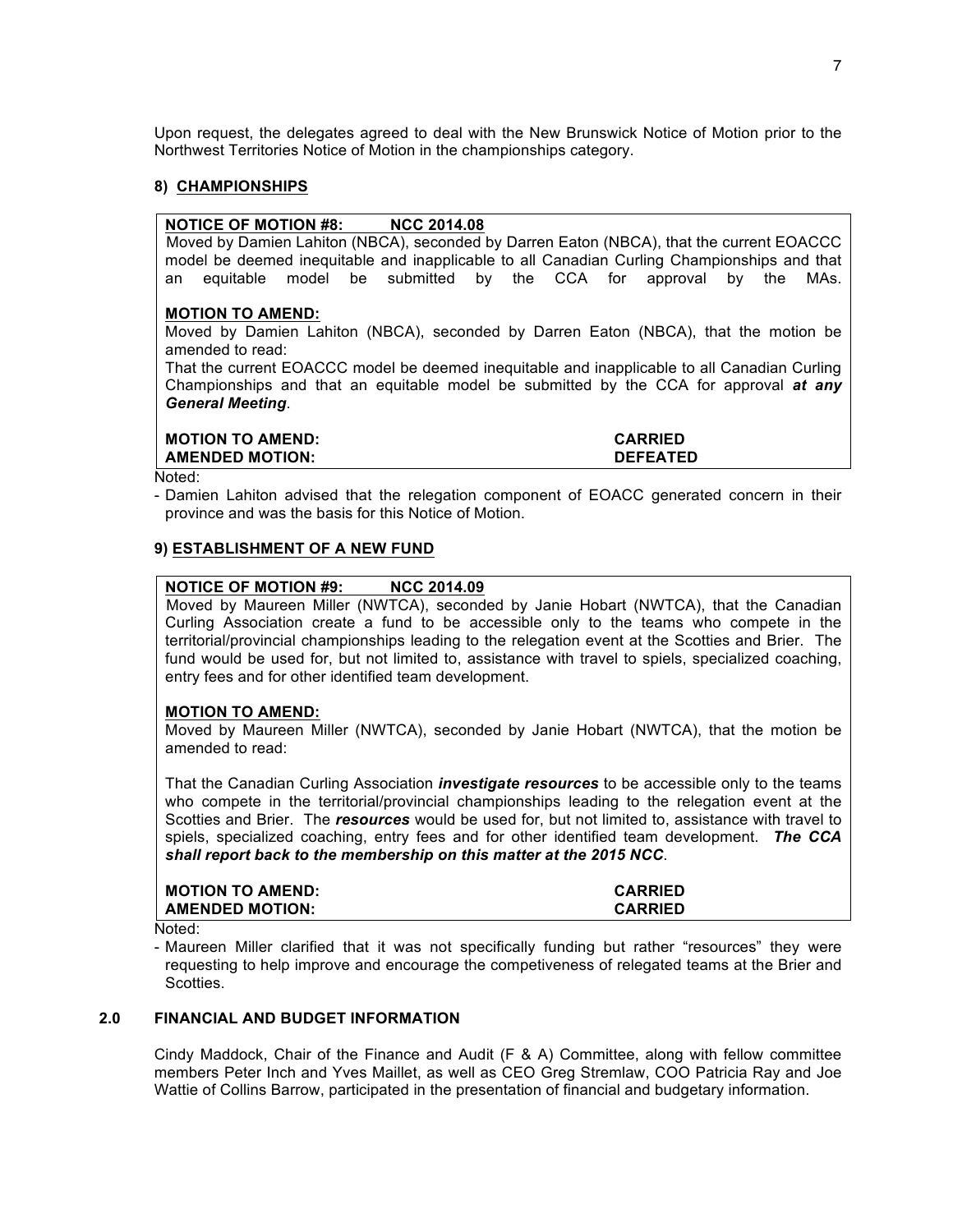#### **Overview of CCA Finance and Audit Committee Processes and Audit Process**

The processes utilized by the Finance and Audit Committee to oversee the finances of the organization throughout the year was explained by Governor Yves Maillet. Governor Peter Inch then outlined the thorough procedure undertaken by the F & A Committee and Collins Barrows LLP to complete the annual audit of the CCA.

#### **Presentation of Audited Financial Statements as of April 30, 2014**

Joe Wattie of Collins Barrow was introduced and he addressed the membership regarding the recently completed audit for 2013/2014. Mr. Wattie reviewed the Financial Statements and notes with the delegates and reconfirmed that, as outlined in the Auditor's Letter, it was a clean audit with nothing untoward to report. During the review, Mr. Wattie provided clarification in response to questions raised by the delegates. On behalf of the CCA, Cindy Maddock thanked Mr. Wattie for taking the time to travel to Niagara Falls to participate in the Finance and Audit portion of the NCC.

#### **Financial Decisions made by the CCA**

F & A Chair Cindy stated that on an annual basis the Finance and Audit Committee and CCA Governors deliberate and consult with the CEO to make a number of financial decisions related to the Curling Assistance Program (CAP), discretionary funding for the upcoming year and the status of Long-Term Reserve Fund.

During their recent meetings, the CCA Board finalized several decisions that will affect next year's finances:

- The operational surplus for 2013-2014 is \$127,420. Although operations had a net surplus of over \$500,000 and are eligible for discretionary funding, following discussion with the CEO, it was decided not to allocate any discretionary funding for the 2014-2015 fiscal year.
- Delegates were reminded that the bottom line for the year ending March 31, 2013 was not sufficient to allow for the annual CPI increase to be added to the Long Term Financial Reserve Fund (an amount of \$23,684). The calculation for this year's CPI increase, as of March 31, 2014, showed a further allocation of \$35,881. The CCA Board of Governors passed a motion at their meeting to designate \$59,565 from the accumulated surplus to make the Long Term Financial Reserve Fund current at \$2,427,976. Of this amount, 50% is restricted at \$1,213,988.
- The Curling Assistance Program (CAP) allocation for 2013-2014 grants totaled \$176,993 of which \$19,543 remains due to projects that were not completed/fulfilled. It is the Board's decision to add \$90,592 to CAP so that disbursements of \$110,135 can be made for the 2014- 2015 curling season. The Curling Assistance Program is one of the most successful and appreciated programs implemented by an NSO and the CCA is pleased it is able to fund this program for the benefit of its Member Associations.

#### **Review of 2014-2015 Operating Budget**

CEO Greg Stremlaw reviewed the 2014/2015 operating budget with the delegates, highlighting items he felt were of the highest interest to the MAs, answering their questions and providing background information when requested. Hard copies of the operating budget were made available to the delegates for their further perusal.

#### **4.0 BUSINESS ARISING**

There was no further business the delegates wished to discuss at this time.

Chair Hugh reminded those in attendance that hard copies of the updated CCA Business Plan for 2015-2018 were available in the meeting room for anyone who would like to take a copy back to their MA. This Business Plan will also be uploaded to the CCA's website after the NCC for access by other CCA stakeholders.

#### **5.0 RECESS**

Having dealt with all items on the agenda for the Business Session, Chris Manuge (NSC) moved, Marion Clark (NOCA) seconded, that the Business Session of the 2014 NCC recess until 8:00 pm when the introduction of candidates and Town Hall is scheduled to take place.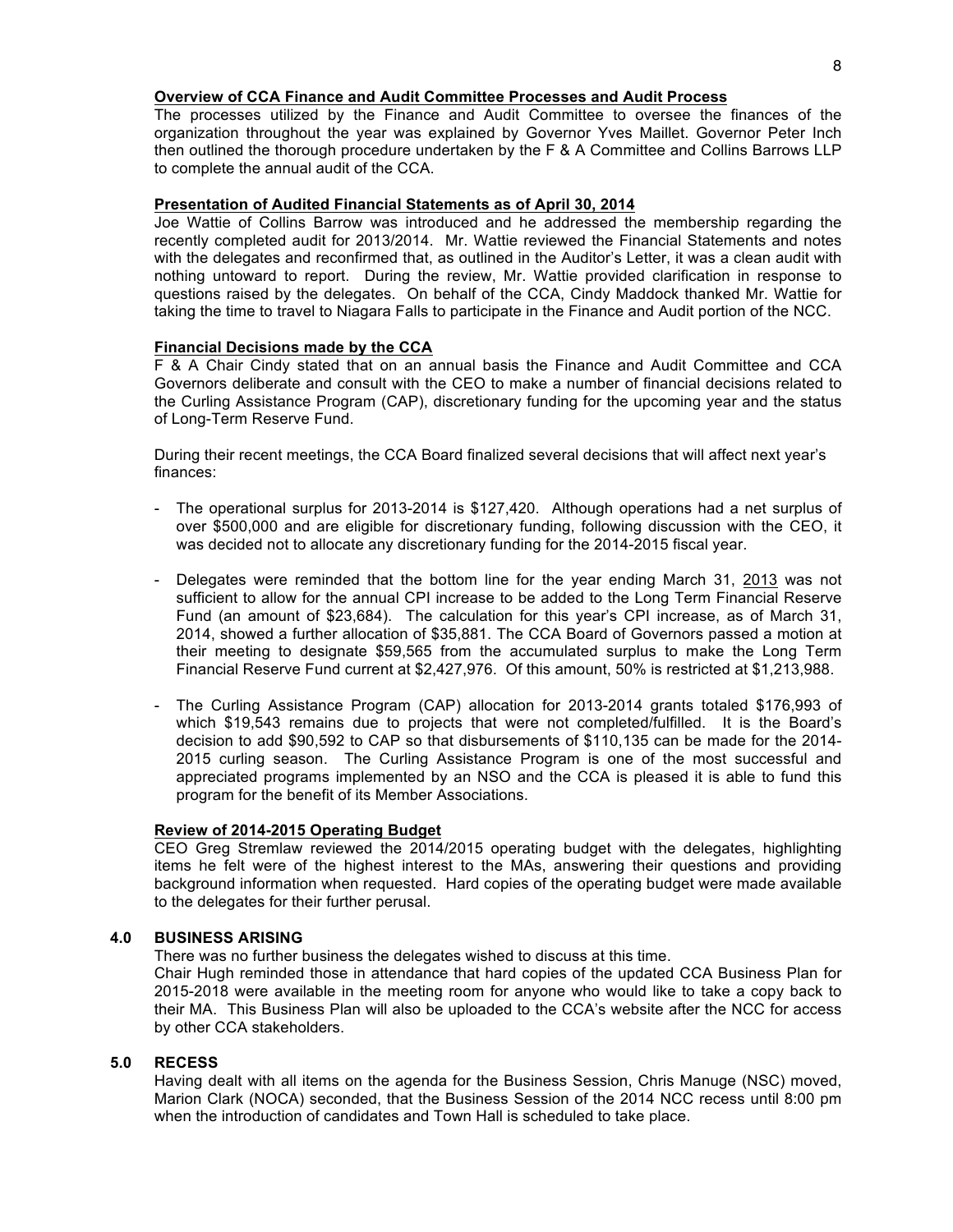# **A D D E N D U M**

**RESIDENCY POLICY**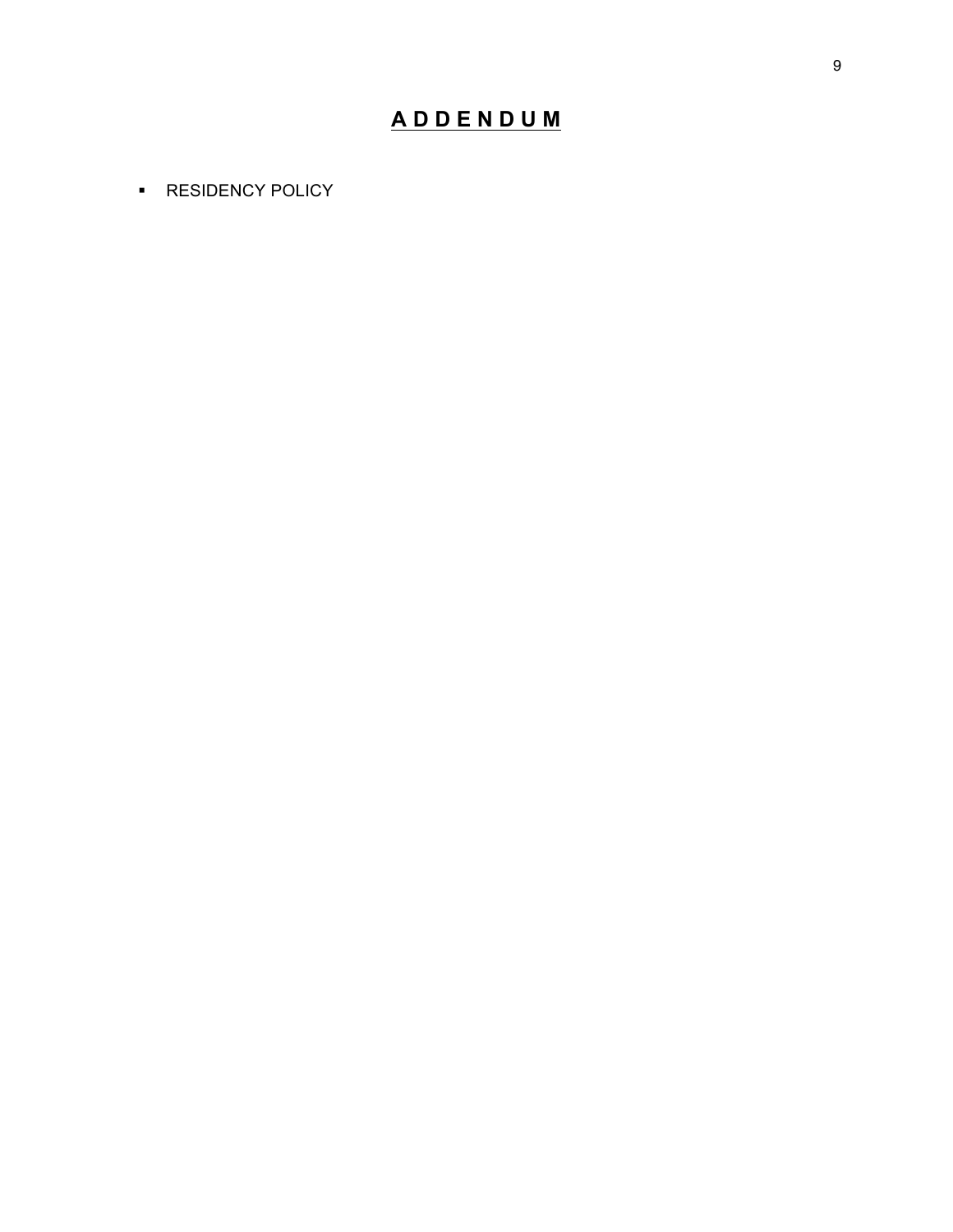# **2014 – 2015 POLICY – Residency Policy Requirements to Compete in a (National Championships)**

# PREAMBLE

Based on the ongoing issues relating to the definition of residency and the fact that the CCA has committed to undergoing a thorough review of national championships (including the residency issue) that may result in a number of recommendations being brought forward at the 2015 CCA AGM, the following amended residency policy is being presented for approval at the 2014 CCA AGM for use in the interim championship season (2014-2015).

It is understood that the policy below is to be in place for a one-year period only

# Proposed Amended Policy for Residency (2014 – 2015)

All national curling championships involve the participation of teams that are made up of individuals who are full time residents within the geographic area of each Member Association. To ensure that all individuals are treated equally, a policy has been agreed to established that clearly outlines what an individual must be able to provide to be considered a resident for playdown purposes.

*It is understood that an individual can only participate in one province/territory in any championship season. (Explanation – an individual may only participate in the playdown process in one Member Association in one championship year – this includes all championships that lead to a Season of Champions event as well as other provincial championships that may or may not lead to a national event. These would include Masters, Juveniles, The Dominion Travelers Club Championship, etc. It is understood that the Canadian Mixed, held in November, will be part of the previous year's group of competitions even though it is dated in the following year. For example – the 2011 2015 Canadian Mixed held in November of 2010 2014 will be considered a part of the 2009/10 2013/14 Championship season for residency purposes.)*

To that end it has been agreed that an An individual must provide a minimum of three of the following five four items to the Member Association (if requested) whose playdown structure they he or she wish to enter:

- **\*\* Current Drivers License (or valid travel picture ID) from that province/territory**
- **\*\* Current Health Care Card from that province/territory**
- **\*\* Letter from employer confirming employment within the province/territory**
- **\*\* Statement from landlord (if renting) or bank (if owned) confirming residency within the province/territory – a copy of a property tax invoice/payment for nonmortgaged property is also adequate.** *Recommend a statutory declaration is obtained***.**
- **\*\* Valid picture ID required for travel purposes if the individual does not have a valid driver's license**

*Traditional, on-campus, full time students will be allowed to establish residency by providing a confirmation letter from their school's Registrar's Office confirming full time status and class enrollment for the academic year. This policy defers to the institution which the student attends in terms of defining full-time student status.*

The individual will also provide a signed waiver if requested that will agree to a one year suspension from any CCA sanctioned championship OR championships coordinated by Member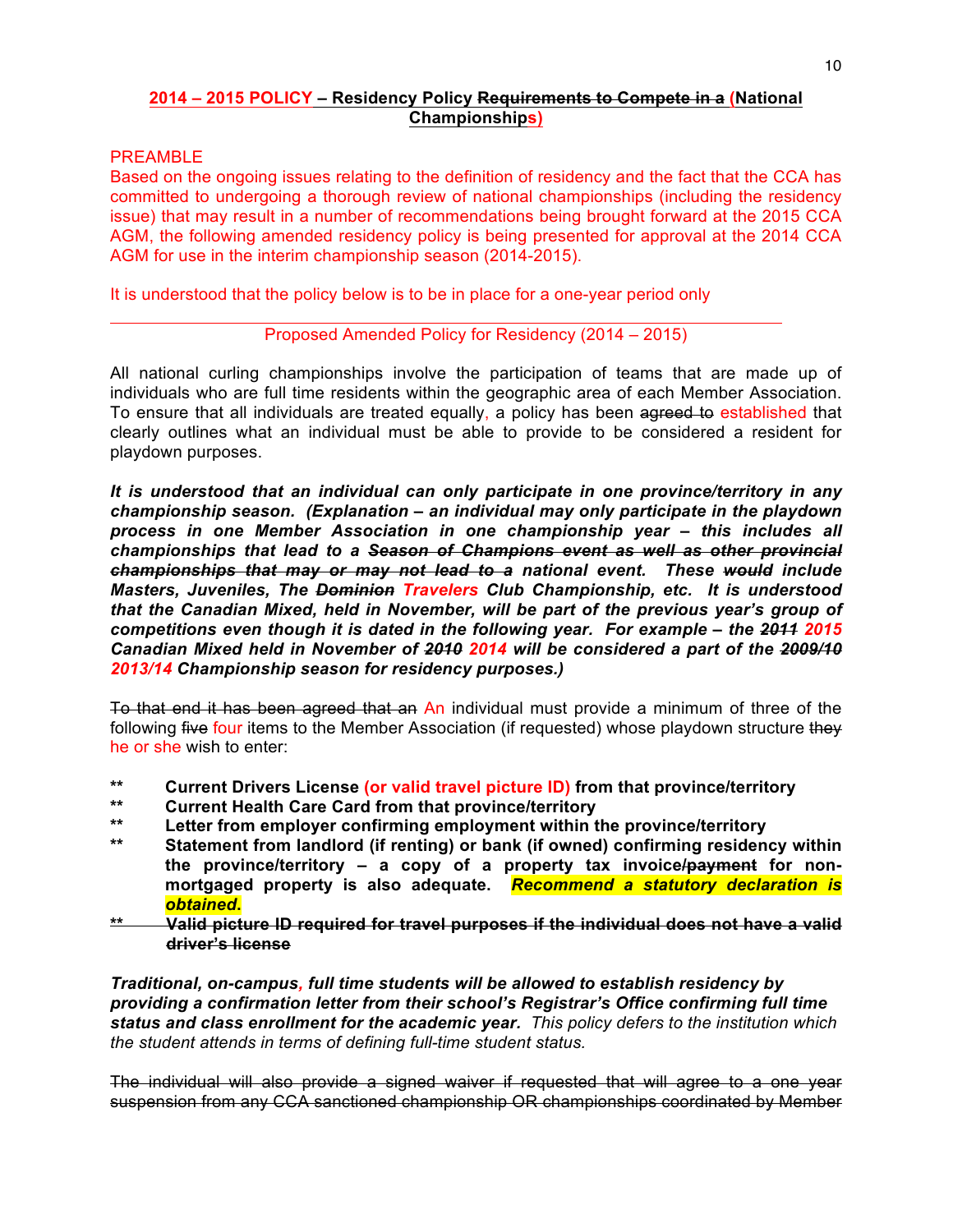Associations (The Dominion, Masters and Juveniles) in the event it is discovered that any information has been provided in a fraudulent manner.

For Canadian Men's and Canadian Women's Championships, individuals MUST be a permanent residents of the province/territory in which they wish to enter playdowns prior to September 1<sup>st</sup> of the year preceding the championship season. (For example – Sept 1<sup>st</sup> of *2010 2014 for the 2010/11 2014/15 championship season)* This time frame may be shortened in the following circumstances:

- Transfer due to employment
- School attendance
- Military service and transfer

Exemptions may be made in exceptional circumstances if granted by two Member Associations where:

- Individuals live within a short distance of a provincial/territorial boundary
- An individual is based in two cities due to an employment situation
- Part-time students

*(Exemption requests MUST be filed a minimum of 21 days prior to the Member Association's competition entry deadline)*

 An individual is based in two provinces/territories due to an employment situation **(The individual must provide positive proof that their predominant employment from September 1st to March 31st, of the curling season the exemption is being requested for, will be located with the geographical area of the Member Association they wish to participate in\*).**

# **Process for Exemption Requests**

- Exemption requests must be received by the CCA and applicable Member Associations a minimum of 30 days prior to the Member Association's entry deadline.
- Detailed information will be required with the exemption request
- The respective Member Associations will review all information and approve or deny the application. If Member Associations cannot agree on a decision, a committee that includes the following three individuals will make the decision and their ruling will be considered final:
	- CEO of the CCA
	- Director, High Performance of the CCA
	- Chair or Vice-Chair of the Operations (ED) Council
- (\*) Individuals who have employment in two curling jurisdictions may be required to participate in a formal interview that will include the identified employer, a representative of the Member Associations and the Director of High Performance of the CCA.

For events **other than** the Canadian Men's or Canadian Women's, you are required to be a Canadian championships that do not lead to World Championships, eitizen; however, there may be unique circumstances that allow vou a curler to be residing outside of Canada and still be eligible to compete. These will be approved by the respective Member Association (for example – Point Roberts, Washington residents may be eligible to compete in Curl BC events leading to Canadian Juvenile, Master and Dominion Travelers competitions if granted an exemption by Curl BC).

In the event an exemption is requested and cannot be agreed to by the respective Member Associations, a committee that includes the following three individuals will make a decision and their ruling will become final:

- $\leftarrow$  Chief Executive Officer of the CCA
- $\overline{\leftarrow}$  Director, High Performance of the CCA